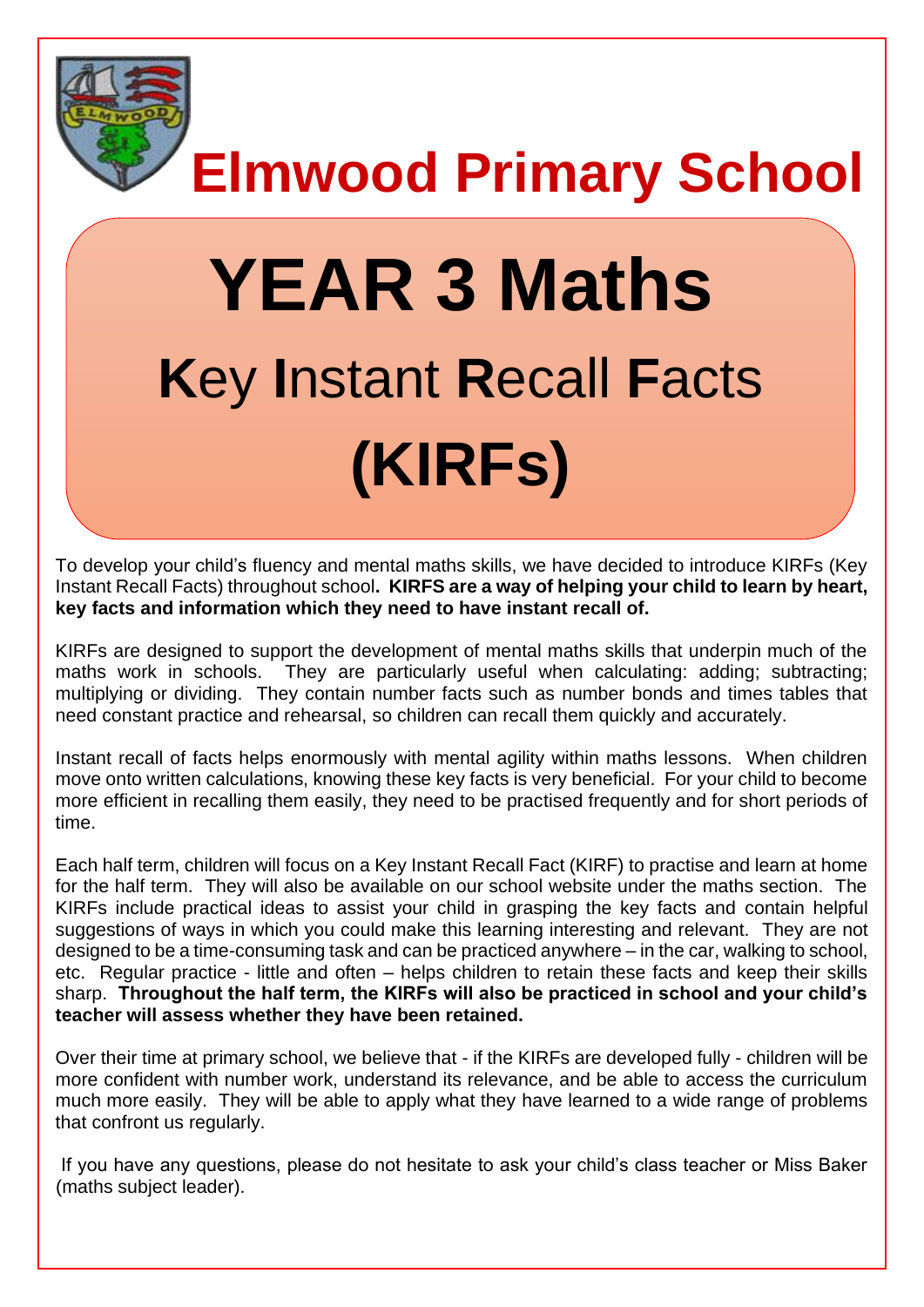

## **I know number bonds for all numbers to 20**

By the end of this half term, children should know the following facts. The aim is for them to recall these facts **instantly**.

 $2 + 9 = 11$   $5 + 9 = 14$  Example of a fact  $3 + 8 = 11$  6 + 8 = 14 family  $4 + 7 = 11$   $7 + 7 = 14$   $6 + 9 = 15$  $5 + 6 = 11$   $6 + 9 = 15$   $9 + 6 = 15$  $3 + 9 = 12$   $7 + 8 = 15$   $15 - 9 = 6$  $4 + 8 = 12$   $7 + 9 = 16$   $15 - 6 = 9$  $5 + 7 = 12$   $8 + 8 = 16$  $6 + 6 = 12$   $8 + 9 = 17$  Example of other  $4 + 9 = 13$   $9 + 9 = 18$  facts  $5 + 8 = 13$   $4 + 5 = 9$  $6 + 7 = 13$  13 + 5 = 18

 $19 - 7 = 12$ 

#### **Key Vocabulary**

What do I **add** to 5 to make 19?

What is 17 **take away** 6?

What is 13 **less than** 15?

**How many more** than 8 is 11?

What is the **difference** between 9 and 13?

This list includes the most challenging facts but children will need to learn all number bonds for each number to 20 (e.g.  $15 + 2 = 17$ ). This includes related subtraction facts (e.g.  $17 - 2 = 15$ ).

### **Top Tips**

The secret to success is practising **little** and **often**. Use time wisely. Can you practise these KIRFs while walking to school or during a car journey? You do not need to practise them all at once; perhaps you could have a fact of the day. If you would like more ideas, please speak to your child's teacher.

Buy one get three free – If your child knows one fact (e.g.  $8 + 5 = 13$ ), can they tell you the other three facts in the same fact family?

Use doubles and near doubles – If you know that  $6 + 6 = 12$ , how can you work out 6  $+ 7$ ? What about  $5 + 7$ ?

Play Games – There are missing number questions at [www.conkermaths.com](http://www.conkermaths.com/) and see how many questions you can answer in just one minute.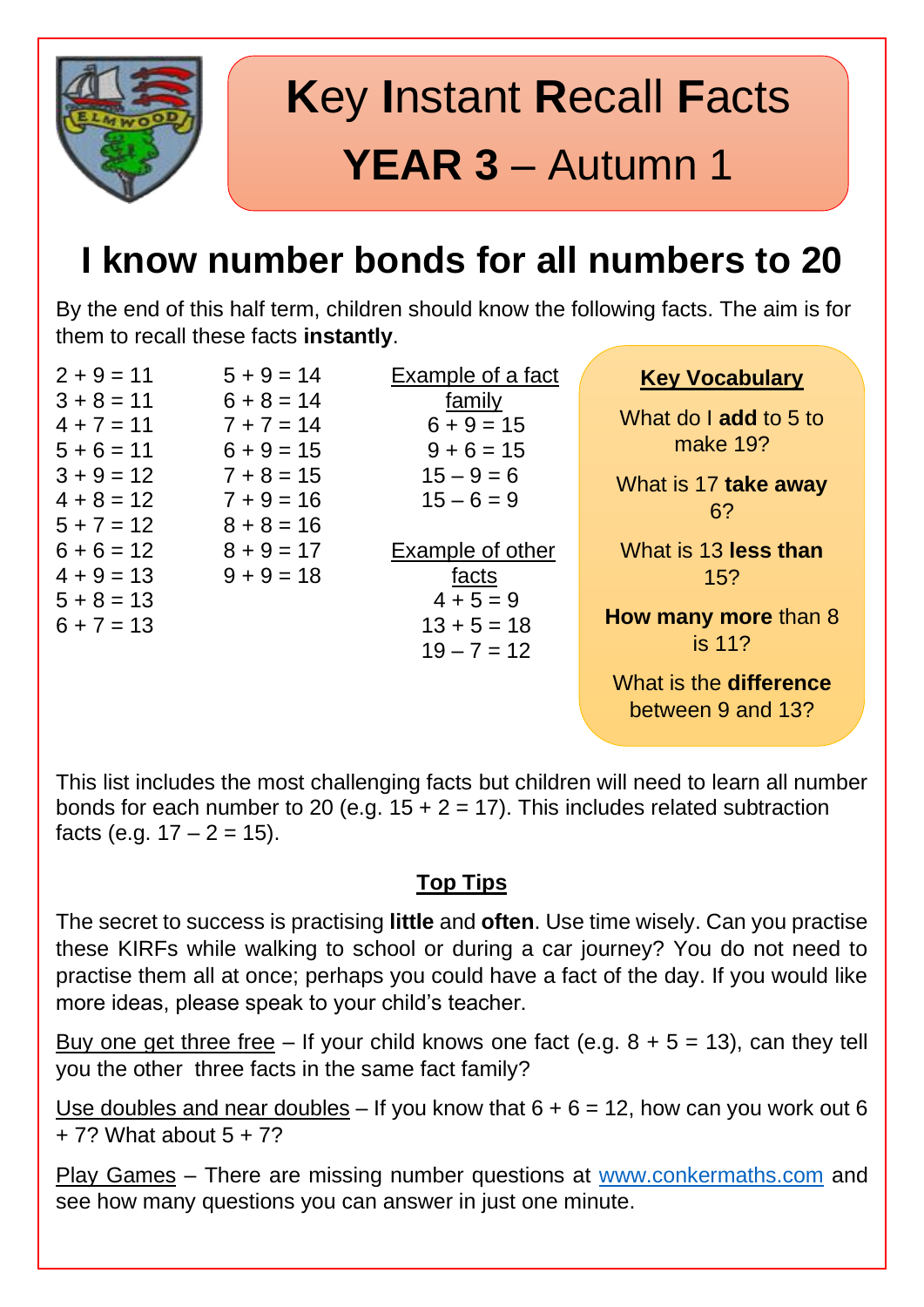

## **K**ey **I**nstant **R**ecall **F**acts **YEAR 3** – Autumn 2

### **I know the multiplication and division facts for the 4 times table.**

By the end of this half term, children should know the following facts. The aim is for them to recall these facts **instantly**.

| $4 \times 1 = 4$   | $1 \times 4 = 4$   | $4 \div 4 = 1$   | $4 \div 1 = 4$   |
|--------------------|--------------------|------------------|------------------|
| $4 \times 2 = 8$   | $2 \times 4 = 8$   | $8 \div 4 = 2$   | $8 \div 2 = 4$   |
| $4 \times 3 = 12$  | $3 \times 4 = 12$  | $12 \div 4 = 3$  | $12 \div 3 = 4$  |
| $4 \times 4 = 16$  | $4 \times 4 = 16$  | $16 \div 4 = 4$  | $16 \div 4 = 4$  |
| $4 \times 5 = 20$  | $5 \times 4 = 20$  | $20 \div 4 = 5$  | $20 \div 5 = 4$  |
| $4 \times 6 = 24$  | $6 \times 4 = 24$  | $24 \div 4 = 6$  | $24 \div 6 = 4$  |
| $4 \times 7 = 28$  | $7 \times 4 = 28$  | $28 \div 4 = 7$  | $28 \div 7 = 4$  |
| $4 \times 8 = 32$  | $8 \times 4 = 32$  | $32 \div 4 = 8$  | $32 \div 8 = 4$  |
| $4 \times 9 = 36$  | $9 \times 4 = 36$  | $36 \div 4 = 9$  | $36 \div 9 = 4$  |
| $4 \times 10 = 40$ | $10 \times 4 = 40$ | $40 \div 4 = 10$ | $40 \div 10 = 4$ |
| $4 \times 11 = 44$ | $11 \times 4 = 44$ | $44 \div 4 = 11$ | $44 \div 11 = 4$ |
| $4 \times 12 = 48$ | $12 \times 4 = 48$ | $48 \div 4 = 12$ | $48 \div 12 = 4$ |

**Key Vocabulary**

What is 4 **multiplied by** 6?

What is 8 **times** 4?

What is 24 **divided by** 4?

They should be able to answer these questions in any order, including missing number questions e.g.  $4 \times \bigcirc$  = 16 or  $\bigcirc$  ÷ 4 = 7

#### **Top Tips**

The secret to success is practising **little** and **often**. Use time wisely. Can you practise these KIRFs while walking to school or during a car journey? You do not need to practise them all at once; perhaps you could have a fact of the day. If you would like more ideas, please speak to your child's teacher.

What do you already know? - Your child will already know many of these facts from the 2, 3, 5 and 10 times tables.

Songs and Chants – You can buy Times Tables CDs or find multiplication songs and chants online. You can also use Education City songs and websites [www.timestables.co.uk,](http://www.timestables.co.uk/) [www.timestables.me.uk](http://www.timestables.me.uk/) and www.ttrockstars.com

Double and double again – Multiplying a number by 4 is the same as doubling and doubling again. Double 6 is 12 and double 12 is 24, so  $6 \times 4 = 24$ .

Buy one get three free – If your child knows one fact (e.g.  $12 \times 4 = 48$ ), can they tell you the other three facts in the same fact family?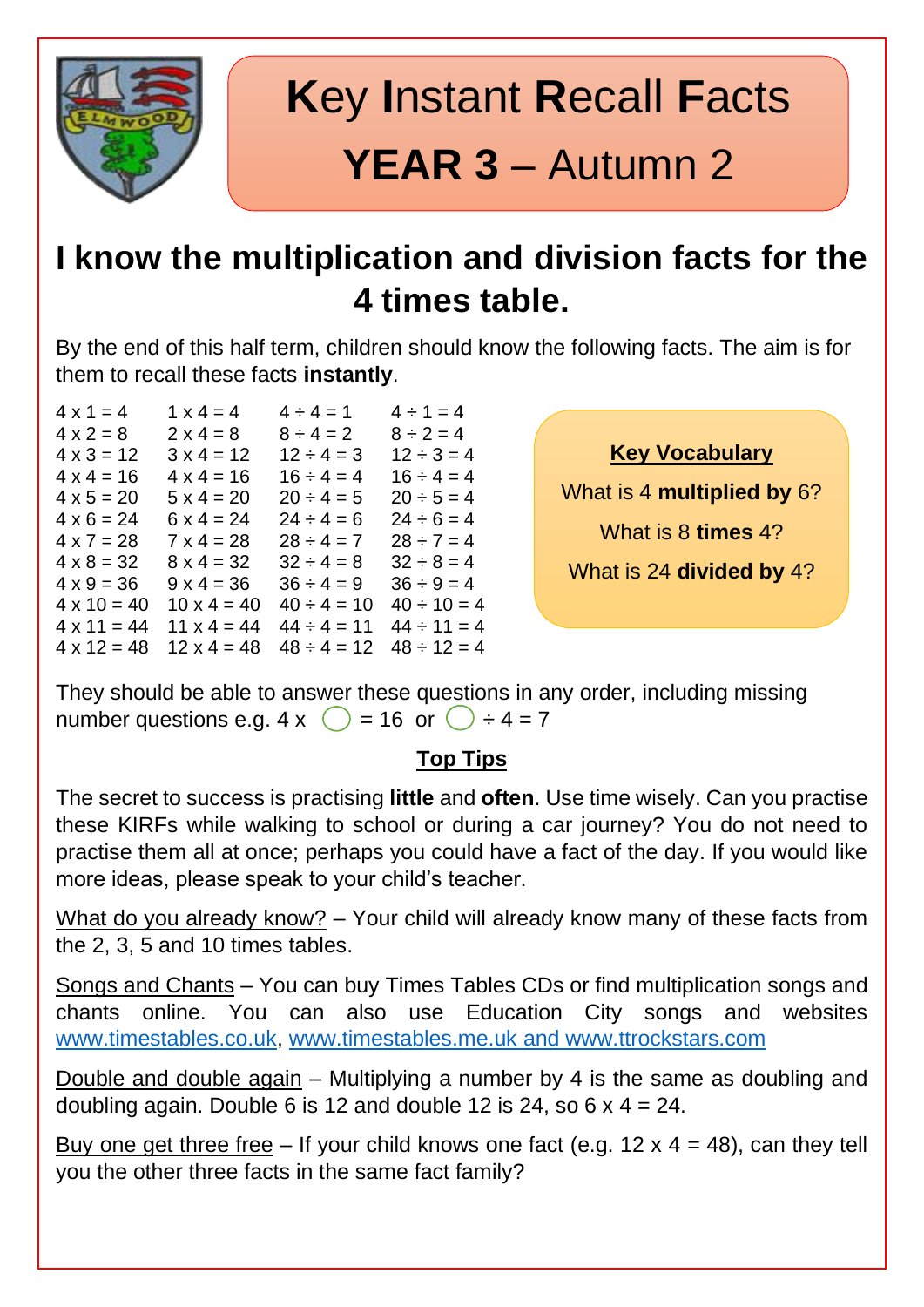

## **K**ey **I**nstant **R**ecall **F**acts **YEAR 3** – Spring 1

### **I know the multiplication and division facts for the 8 times table.**

By the end of this half term, children should know the following facts. The aim is for them to recall these facts **instantly**.

| $8 \times 1 = 8$   | $1 \times 8 = 8$   | $8 \div 8 = 1$   | $8 \div 1 = 8$   |
|--------------------|--------------------|------------------|------------------|
| $8 \times 2 = 16$  | $2 \times 8 = 16$  | $16 \div 8 = 2$  | $16 \div 2 = 8$  |
| $8 \times 3 = 24$  | $3 \times 8 = 24$  | $24 \div 8 = 3$  | $24 \div 3 = 8$  |
| $8 \times 4 = 32$  | $4 \times 8 = 32$  | $32 \div 8 = 4$  | $32 \div 4 = 8$  |
| $8 \times 5 = 40$  | $5 \times 8 = 40$  | $40 \div 8 = 5$  | $40 \div 5 = 8$  |
| $8 \times 6 = 48$  | $6 \times 8 = 48$  | $48 \div 8 = 6$  | $48 \div 6 = 8$  |
| $8 \times 7 = 56$  | $7 \times 8 = 56$  | $56 \div 8 = 7$  | $56 \div 7 = 8$  |
| $8 \times 8 = 64$  | $8 \times 8 = 64$  | $64 \div 8 = 8$  | $64 \div 8 = 8$  |
| $8 \times 9 = 72$  | $9 \times 8 = 72$  | $72 \div 8 = 9$  | $72 \div 9 = 8$  |
| $8 \times 10 = 80$ | $10 \times 8 = 80$ | $80 \div 8 = 10$ | $80 \div 10 = 8$ |
| $8 \times 11 = 88$ | $11 \times 8 = 88$ | $88 \div 8 = 11$ | $88 \div 11 = 8$ |
| $8 \times 12 = 96$ | $12 \times 8 = 96$ | $96 \div 8 = 12$ | $96 \div 12 = 8$ |
|                    |                    |                  |                  |

**Key Vocabulary**

What is 8 **multiplied by** 6?

What is 8 **times** 8?

What is 24 **divided by** 8?

They should be able to answer these questions in any order, including missing number questions e.g.  $8 \times \bigcirc$  = 16 or  $\bigcirc$  ÷ 8 = 7

### **Top Tips**

The secret to success is practising **little** and **often**. Use time wisely. Can you practise these KIRFs while walking to school or during a car journey? You do not need to practise them all at once; perhaps you could have a fact of the day. If you would like more ideas, please speak to your child's teacher.

Songs and Chants – You can buy Times Tables CDs or find multiplication songs and chants online. You can also use Education City songs and websites [www.timestables.co.uk,](http://www.timestables.co.uk/) [www.timestables.me.uk](http://www.timestables.me.uk/) and www.ttrockstars.com

Double your fours – Multiplying a number by 8 is the same as multiply by 4 and then doubling the answer.  $3 \times 4 = 12$  and double 12 is 24, so  $3 \times 8 = 24$ .

Five six seven eight – fifty-six is seven times eight  $(56 = 7 \times 8)$ 

I ate and ate until I was sick on the floor – eight times eight is sixty-four  $(8 \times 8 = 64)$ 

Use memory tricks – For those hard-to-remember facts, [www.multiplication.com](http://www.multiplication.com/) has some strange picture stories to help children to remember.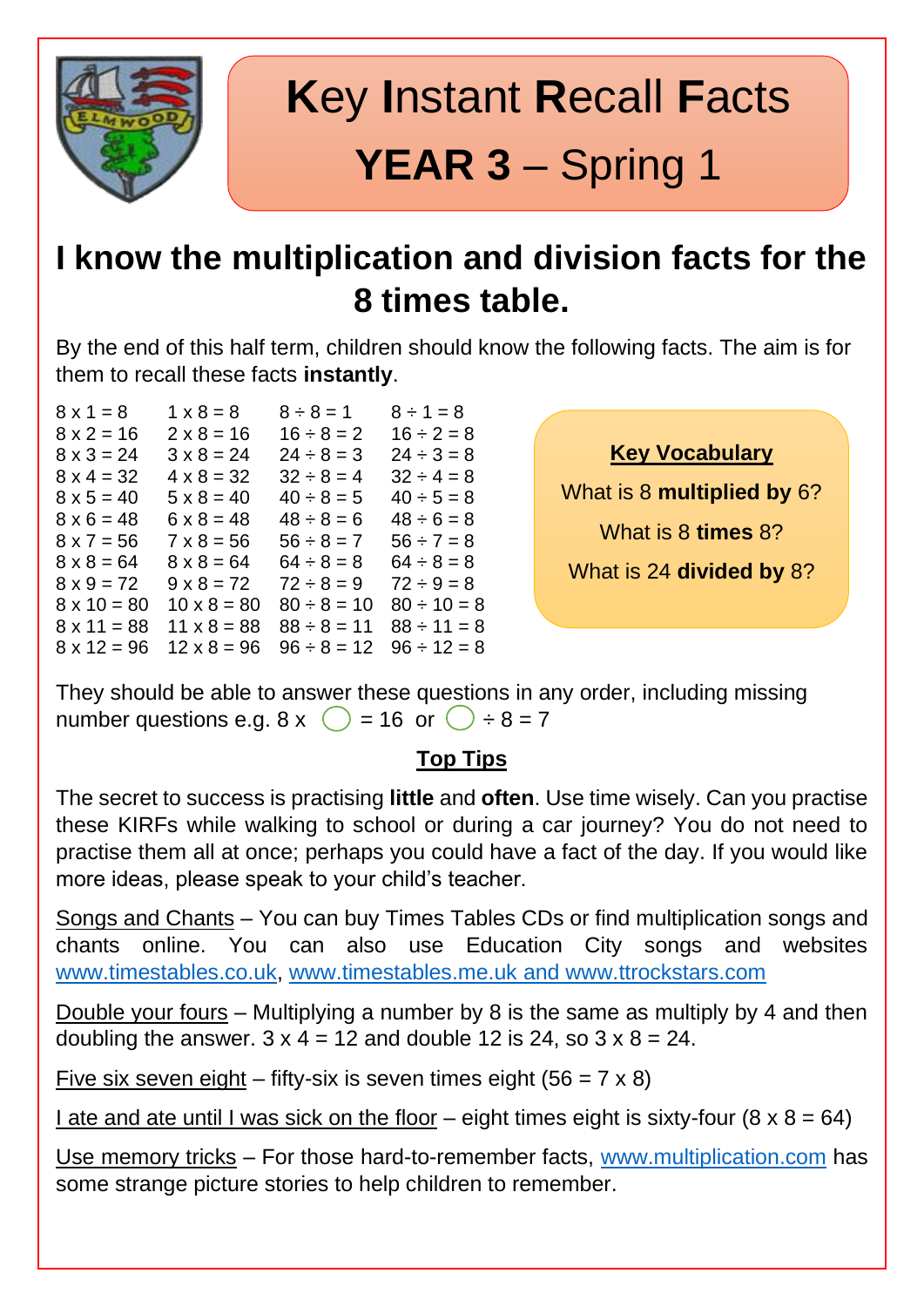

## **K**ey **I**nstant **R**ecall **F**acts **YEAR 3** – Spring 2

## **I can recall facts about duration of time.**

By the end of this half term, children should know the following facts. The aim is for them to recall these facts **instantly**.

There are 60 seconds in a minute. There are 60 minutes in an hour. There are 24 hours in a day. There are 7 days in a week. There are 12 months in a year. There are 365 days in a year. There are 366 days in a leap year.

|  | Number of days in each month |  |
|--|------------------------------|--|
|  |                              |  |

| January  | 31    | July      | 31 |
|----------|-------|-----------|----|
| February | 28/29 | August    | 31 |
| March    | 31    | September | 30 |
| April    | 30    | October   | 31 |
| May      | 31    | November  | 30 |
| June     | 30    | December  | 31 |
|          |       |           |    |

Children also need to know the order of the months in a year. They should be able too apply these facts to answer questions such as:

- What day comes after  $30<sup>th</sup>$  April?
- What day comes before 1<sup>st</sup> February?

#### **Top Tips**

The secret to success is practising **little** and **often**. Use time wisely. Can you practise these KIRFs while walking to school or during a car journey? You do not need to practise them all at once; perhaps you could have a fact of the day. If you would like more ideas, please speak to your child's teacher.

Use rhymes and memory games – The rhyme, *Thirty days hath September*, can help children remember which months have 30 days. There are poems describing the months of the year in order.

Use calendars – If you have a calendar for the new year, your child could be responsible for recording the birthdays of friends and family members in it.Your child could even make their own calendar.

How long is a minute? – Ask your child to sit with their eyes closed for exactly one minute while you time them. Can they guess the length of a minute? Carry out different activities for one minute. How many times can they jump in sixty seconds?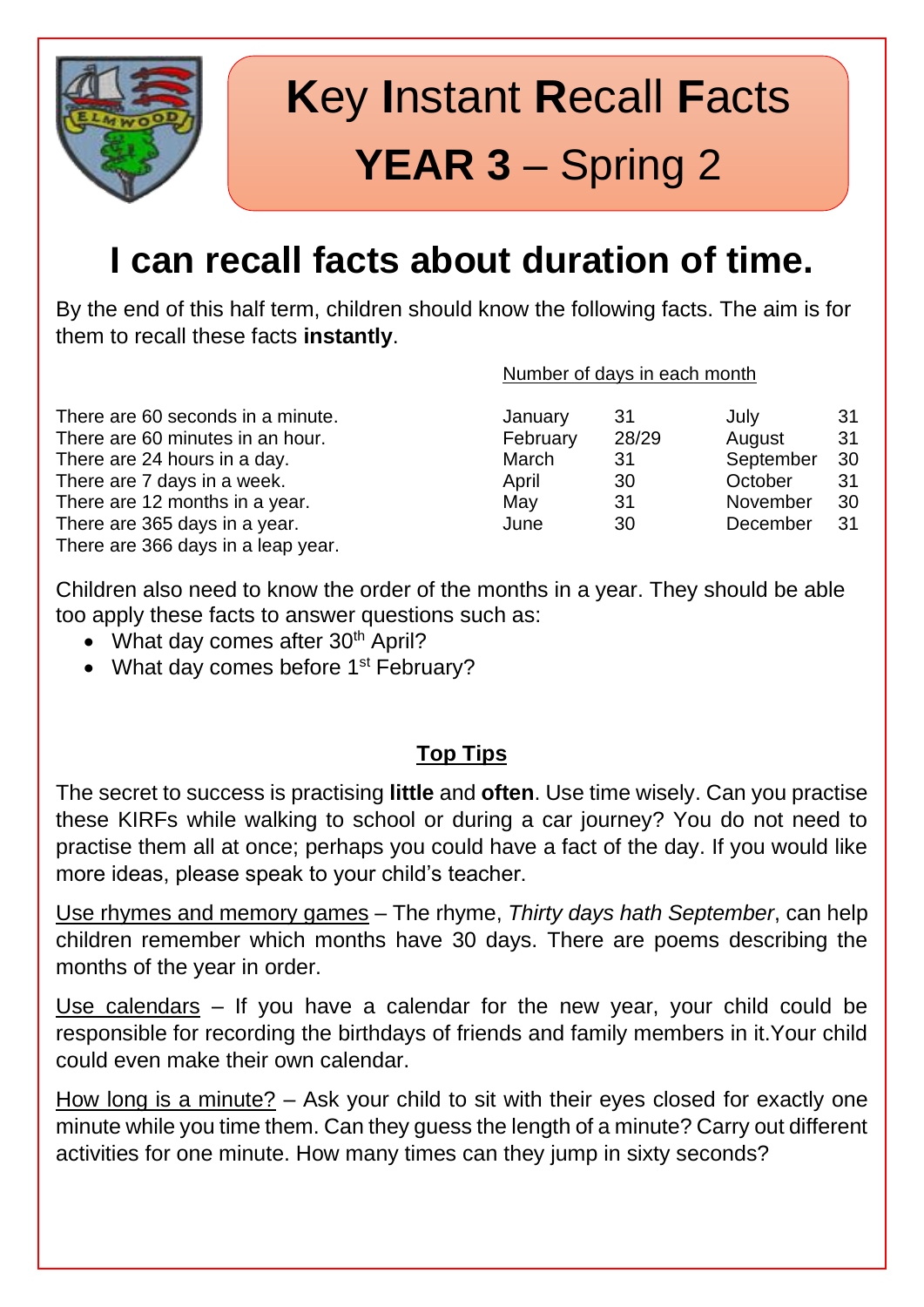

## **K**ey **I**nstant **R**ecall **F**acts **YEAR 3** – Summer 1

## **I can tell the time to the nearest five minutes.**

By the end of this half term, children should know the following facts. The aim is for them to recall these facts **instantly**.

Children need to be able to tell the time using a clock with hands.

This target can be broken down into several steps.

- I can tell the time to the nearest hour.
- I can tell the time to the nearest half hour.
- I can tell the time to the nearest quarter hour.
- I can tell the time to the nearest five minutes.



#### **Key Vocabulary**

Twelve **o'clock**

**Half past** two

**Quarter past** three

**Quarter to** nine

Five **past** one

Twenty-five **to** ten

### **Top Tips**

The secret to success is practising **little** and **often**. Use time wisely. Can you practise these KIRFs while walking to school or during a car journey? You do not need to practise them all at once; perhaps you could have a fact of the day. If you would like more ideas, please speak to your child's teacher.

Talk about time – Discuss what time things happen. When does your child wake up? What time do they eat breakfast? Make sure that you have an analogue clock visible in your house or that your child wears a watch with hands. Once your child is confident telling the time, see if you can find more challenging clocks e.g. with Roman numerals or no numbers marked.

Ask your child the time regularly – You could also give your child some responsibility for watching the clock:

'The cakes need to come out of the oven at twenty-five minutes past four exactly.'

'We need to leave the house at twenty-five to nine.'